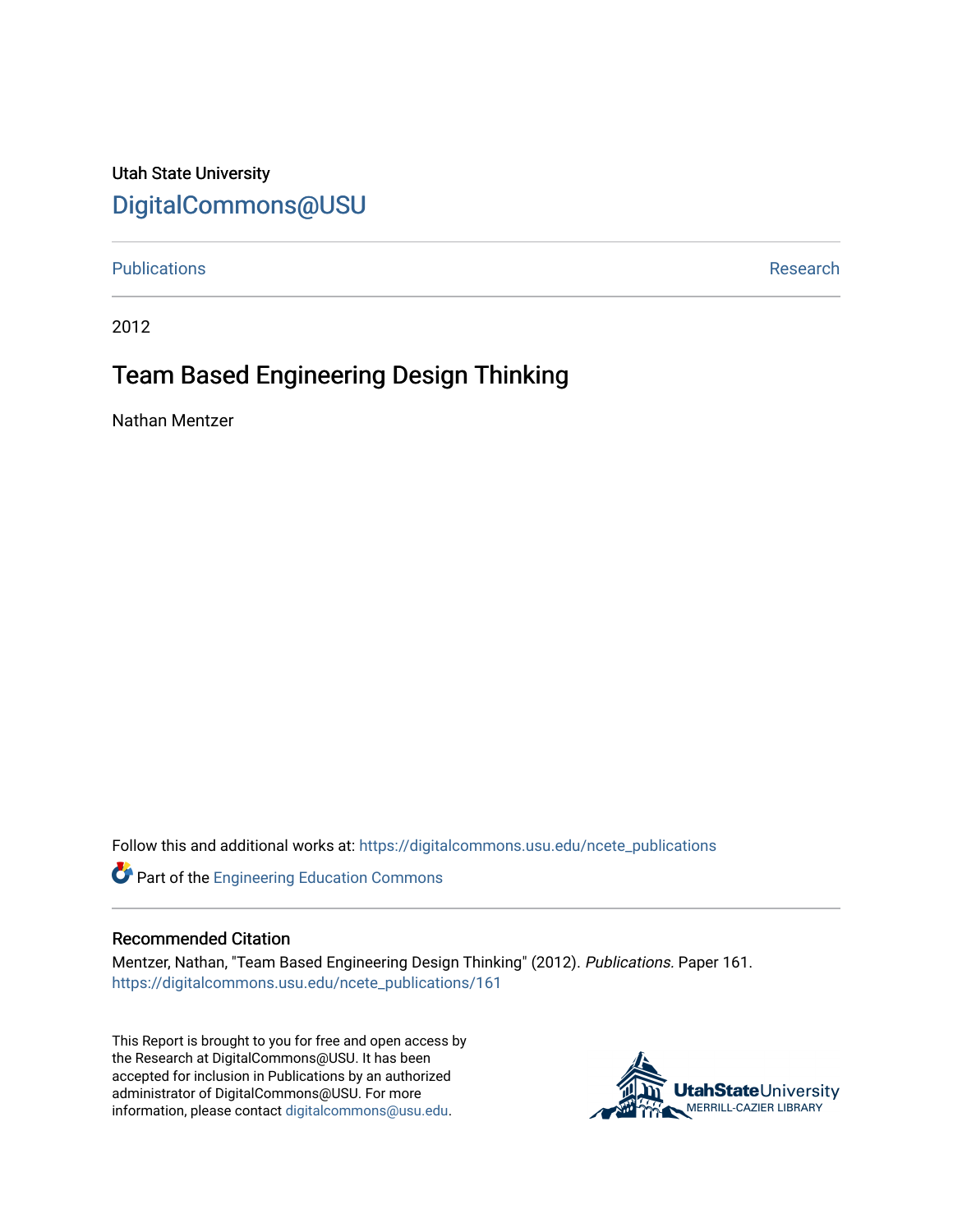

# **Team Based Engineering Design Thinking**

**Nathan Mentzer 2012**





**The material is based on work supported by the National Science Foundation under Grant No. ESI-0426421**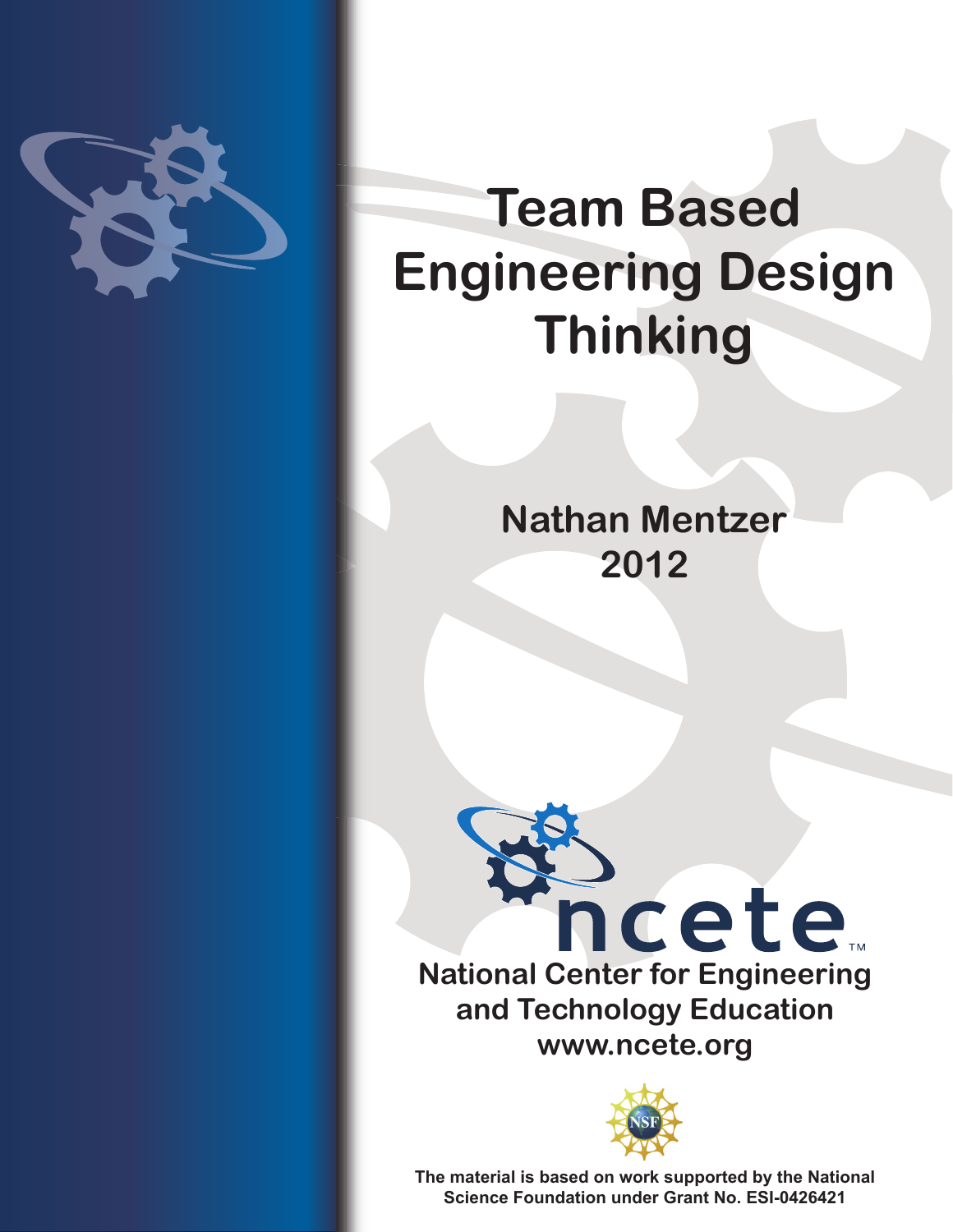#### **Team Based Engineering Design Thinking**

Nathan Mentzer Purdue University

#### **Objective**

The objective of this research was to explore design thinking among teams of high school students. This objective is encompassed in the research question driving this inquiry: How do teams of high school students allocate time across stages of design? Design thinking on the professional level typically occurs in a team environment. Many individuals contribute in a variety of ways to facilitate the successful development of a solution to a problem. Teachers often require students to work in groups, but little is known about how the group functions in the context of design and the potential interaction between group performance and authentic design challenges. Few research results are available to guide teachers in developing successful design teams and encouraging them in their efforts.

#### **Problem Statement**

The discrepancy between our society's dependence upon technology and our ability to understand various technological issues has emerged as a serious concern for educators. "Technology is the outcome of engineering; it is rare that science translates directly into technology, just as it is not true that engineering is just applied science" [\(National Academy of Engineering, 2004, p. 7\)](#page-16-0). Specifically, "Americans are poorly equipped to recognize, let alone ponder or address, the challenges technology poses or the problems it could solve" [\(Pearson & Young, 2002, pp. 1-2\)](#page-16-1). The relationship between understanding engineering and technological literacy is of special urgency during the high school years, since "technologically literate people should also know something about the engineering design process" [\(Pearson & Young, 2002, p. 18\)](#page-16-1).

Design thinking is fundamental to understanding the technologically dependent nature of our society. A need for a technologically literate populace, therefore, includes an understanding of the engineering design process. The design process links technology and engineering, two elements of STEM education. "Design is the central component of the practice of engineering and a key element in technology education" [\(Pearson & Young, 2002, p. 58\)](#page-16-1). This study identified quality high school technology and engineering learning and teaching environments in a criterion based sampling strategy, the setting envisioned by Pearson and Young, where "technology teachers with a good understanding of science and the interactions between technology, science, and society will be well prepared to work with other teachers to integrate technology with other subjects" (2002, [p. 108\)](#page-16-1).

While design thinking is an elusive and difficult construct to define, measurements for this study included a pertinent subset of measurements consistent with previous literature, much of which was generated through work of the Center for Engineering Learning and Teaching [\(Atman, Chimka, Bursic, &](#page-16-2)  [Nachtmann, 1999;](#page-16-2) [Atman, Kilgore, & McKenna, 2008;](#page-16-3) [Morozov, Yasuhara, Kilgore, & Atman, 2008;](#page-16-4) [Mosborg et al., 2005;](#page-16-5) [Mosborg et al., 2006\)](#page-16-6). This paper reports on measurements including time allocated across essential elements of the design process elements of the design process and disaggregates the data by problem type and the gender composition of the teams.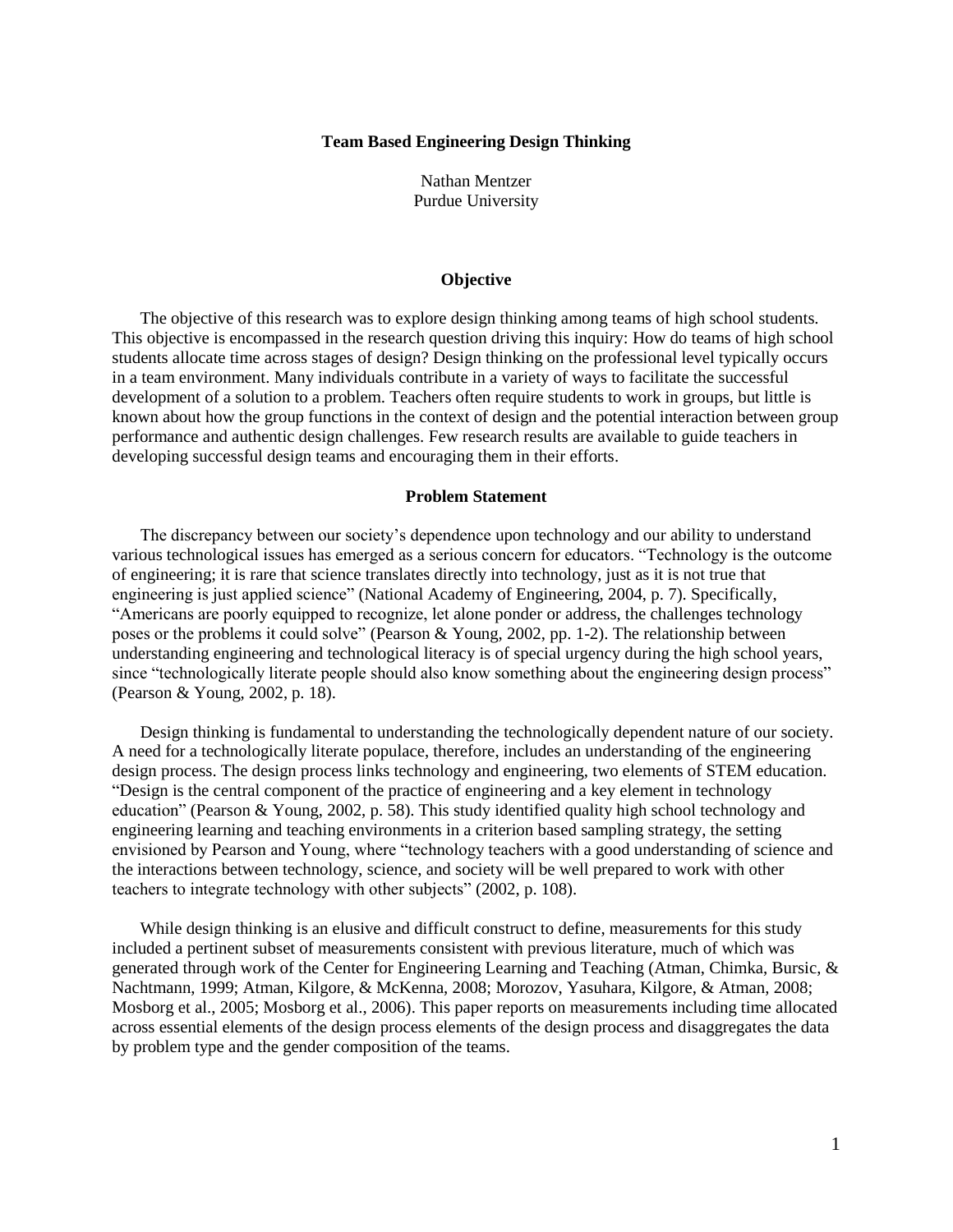#### **Engineering Design Problems**

According to the National Center for Engineering and Technology Education Caucus Report of 2012, "There is a need for more definitive guidance about what makes quality design challenges and how they can be implemented well in existing courses" (Householder & Hailey, 2012, p. 2). Two different design problems were administered in this study. The "playground problem" was comparable to the design problem used in previous studies with individual high school students [\(Mentzer, Becker, & Park, 2011\)](#page-16-7) and previous work with college students and experts [\(Atman, et al., 1999;](#page-16-2) [Mosborg, et al., 2005;](#page-16-5) [Mosborg, et al., 2006\)](#page-16-6). The "pedestrian flow problem" administered to approximately half of the teams was a variation of the "street crossing problem" adapted from previous literature [\(Cardella, Atman, Turns,](#page-16-8)  [& Adams, 2008;](#page-16-8) Mullins, Atman, & Shuman, 1999). The "playground problem" was provided to permit comparisons between team and individual performances while the "street crossing problem" variation facilitated comparisons among types of problem structures. The street crossing problem was less structured, could be readily adapted in order to be locally relevant, and was potentially more authentic for the participants, who also had an opportunity to specify constraints and criteria for their problem.

*The Playground Problem* has been used in multiple studies and can be traced to Dally and Zang [\(1993\)](#page-16-9). The original need for project driven approaches in the freshman engineering design course was to increase student performance and retention and to situate student learning of abstract concepts through real world applications in an experiential activity. In the original activity, students designed a swing set with slides and seesaw. Atman et al. [\(1999\)](#page-16-2) revised the foundational work of Dally and Zang to create a playground design problem. In their challenge, engineering students were presented with a brief playground design task and access to background information upon request. Participants were provided with a maximum of three hours to develop a solution to the problem while thinking aloud. Mosborg et al. [\(2005\)](#page-16-5) applied the playground design challenge using the "think aloud" research protocol with 19 practicing engineers who were identified as experts in the field. Mosborg et al. [\(2006\)](#page-16-6) compared groups of freshman and senior engineering students with practicing engineers using data previously collected on the playground design challenge. Atman et al. [\(2008\)](#page-16-3) analyzed data from previous studies with a focus on the language of design, its relationship to design thinking as a mediator, and relationships between the internalization of design thinking and language acquisition. The endeavor to model problem solving satisfactorily has engaged scholars across domains [\(Hayes, 1989;](#page-16-10) [Newell & Simon, 1972;](#page-16-11) [Polya, 1945;](#page-16-12) [Rubenzer, 1979\)](#page-16-13). The playground design task, an open-ended, realistic, accessible, and complex problem, is an effective design challenge to enable researchers to study design thinking [\(Mosborg et al., 2006\)](#page-16-6).

In the previous studies, participants were given a one page design brief of the playground problem. The participating teams, acting as engineers, were assigned to design a playground on a donated city block. The constraints include limited budget, child safety, and compliance with zoning regulations and applicable laws. Participants were able to query the research administrator for additional specific information on the lot layout, cost of materials, neighborhood demographics, or other information. There was a two-hour time limit for completion of the design proposal, which was a modification of the original three hour limit. This modification was made because the average design time in the previous study of high school students was about 90 minutes. The two-hour limit provided more time than the average individual needed, yet it reduced the resources needed for data collection. The participants presented a written proposal describing their design. This activity engaged the participants in problem framing and the development of an initial solution. Limitations of this design task included the lack of opportunity for participants to investigate the need for a solution, since the problem was simply assigned to them.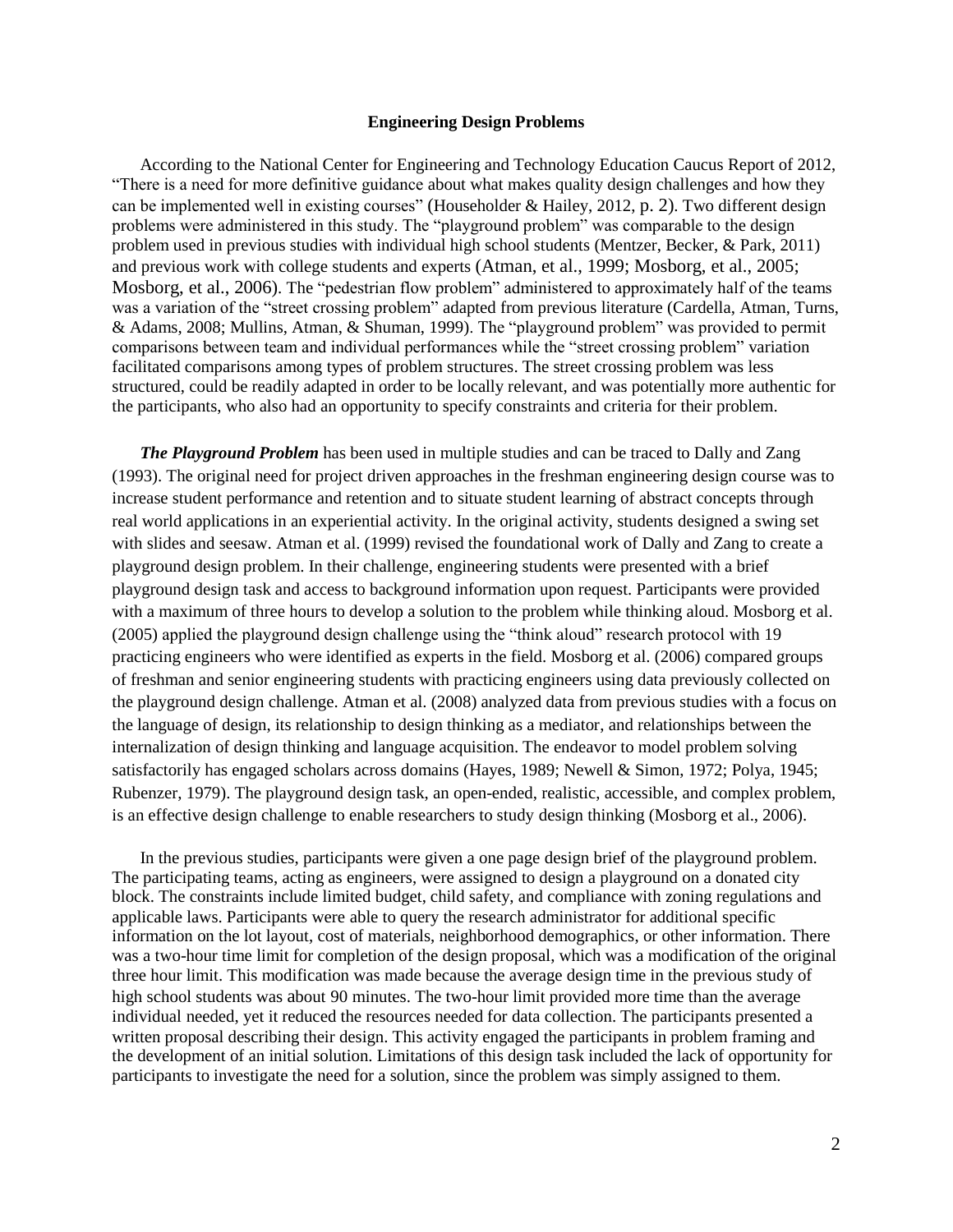Students did not have an opportunity to construct physical models or prototypes. Participants were aware that implementation of the design project would not occur, that their designs would not be realized.

*The Street Crossing Design Problem* was adapted from previous research [\(Cardella, et al., 2008;](#page-16-8) Mullins, et al., 1999). The National Center for Engineering and Technology Education assembled a Caucus in August 2011 to identify characteristics of engineering design challenges [\(Householder, 2011\)](#page-16-14). Results of the discussions by this group of experts indicated that excellent design challenges should incorporate the following characteristics:

- Authenticity
- Have personal and social relevance
- Require analytical thinking
- Involve group efforts
- Require hands-on participation
- Are clearly structured but open-ended
- Foster creative solutions
- Consider ethical issues
- Meet applicable constraints
- Provide opportunities for modeling with replication
- Consider systems implications
- Are well documented
- Are self-assessed and independently evaluated
- Enable communication among team members

The Street Crossing Design Problem was potentially more authentic and more closely aligned with the National Center's Caucus suggestions. "Authentic problems currently affect real-life situations encountered by the learners, their families, and their communities – and they do not have a generally recognized "right answer." (Householder & Hailey, 2012, p. 22). The problem was modified slightly from its original administration to more closely exemplify these characteristics. This modification presented a unique opportunity to contrast results on the street crossing design problem with results on the playground problem, which has been used extensively, but does not meet these characteristics as well for the target audience.

The street crossing problem was presented to teachers at the schools involved. Teachers were asked to think about an intersection fitting characteristics of the original problem but located at or near the school where students would immediately recognize the problem as they personally experienced it daily. After negotiating with the teachers, it was discovered that car/pedestrian traffic flow was an issue, but a more relevant and pervasive similar issue was pedestrian (student) flow in school hallways. Each school had one or more significant blockages that caused congestion, frustration and delay at passing times between classes. The problem was modified to focus on student hallway flow rather than traffic flow, making the problem more relevant and personal, as most students experience the congestion several times per day.

Each pedestrian flow problem was presented in a similar format: the school floor plan ("map") was provided to participants along with a brief narrative stating that the student team was a team of engineers contacted by the school district. The narrative introduced an area that the students immediately recognized as a congested area and requested that the team present a proposal for resolving the issue. The constraints and criteria were not specified; leaving student design teams the opportunity to discuss and negotiate their specific problem definition and determine the most appropriate solution proposal. This less structured problem is consistent with the National Center's suggestion that "Engineering design challenges are ill-structured problems that may be approached and resolved using strategies and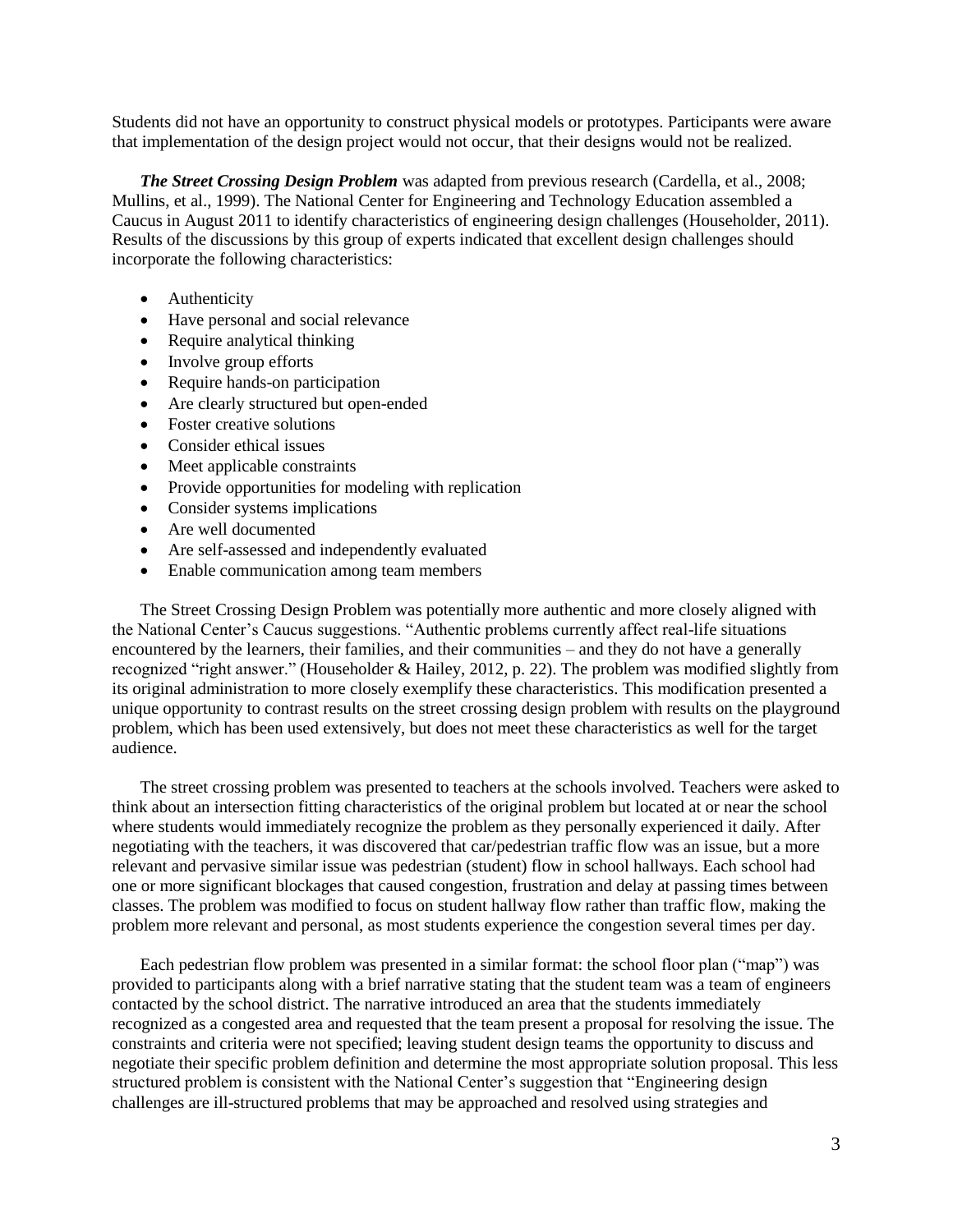approaches commonly considered to be engineering practices" (Householder & Hailey, 2012, p. 2). Typical office supplies were provided for the participants, a condition similar to those in the playground problem. However, participants were given ready access to the Internet in lieu of printed sheets of relevant data. The decision to provide Internet access was made to increase the sense of authenticity and relevance as students are familiar with and accustomed to having Internet access. The notion of having predetermined what information is needed for their solutions may unintentionally guide student design decisions to those based upon a finite resource pool.

#### **Methodology**

A descriptive study was conducted spanning multiple high schools in urban, rural and suburban environments. The quantitative research method design leveraged the use of data from 17 design teams comprised of 2-4 students each. Seven of the teams were comprised of males, five were comprised of females, and five teams included both male and female members. Seven of the teams received the playground design problem and eight received a locally relevant school hallway traffic flow problem. Teams were expected to develop a solution in 2 hours. The interactions of group members were video and audio recorded while they were developing the design solution.

*Sample.* A sample of 47 students was used in this study. The teacher grouped the students into teams according to their personal schedules and the teams were assigned the design challenge. Some team members were friends and other teams were comprised of students who did not know each other well. The 17 teams that were created came from four schools in two states. Each of the schools selected to participate had a recognized engineering program associated with an outreach effort by a university engineering program. Curricular offerings at the high schools included Project Lead the Way (PLTW), Engineering Projects in Community Service (EPICS) High, First Robotics, and locally developed engineering and/or technology courses supported by their regional University.

Teachers at the target schools permitted advertising to recruit their students for participation in the study. Students in this study were considered to be representative of experienced students who had taken most or all engineering related courses at their high school. Students were recruited who were actively engaged in the study of engineering design through a criterion sampling strategy [\(Creswell, 1998\)](#page-16-15) using the following criteria:

- The high schools had an established program of study which employs a focus on engineering in a sequence of courses developed in association with an engineering outreach effort as part of a university program.
- In these courses, students participated in design activities which engage their critical thinking and problem solving skills within the framework of the engineering design process.
- Students were selected who represent diverse backgrounds and have chosen to enroll in this sequence of courses.

*Administration of the Design Challenges.* A team of graduate and undergraduate students and a university faculty member conducted the data collection. A lead researcher administered the problem and trained the student researchers through discussion, observation and direct participation. The researcher reviewed data collected and reflected with the students following the session to standardize procedures and provide oversight on consistent research administration. Student researchers' administration of the design problem was video recorded as part of the data collection and videos were reviewed for training purposes to ensure consistency during data collection.

Data included video and audio recordings of the design sessions. Video cameras were small, mounted on miniature tripods to minimize their intrusion. Audio recorders were used as a backup to the video cameras and were positioned on the work space near the student. All students were wired with a lavalier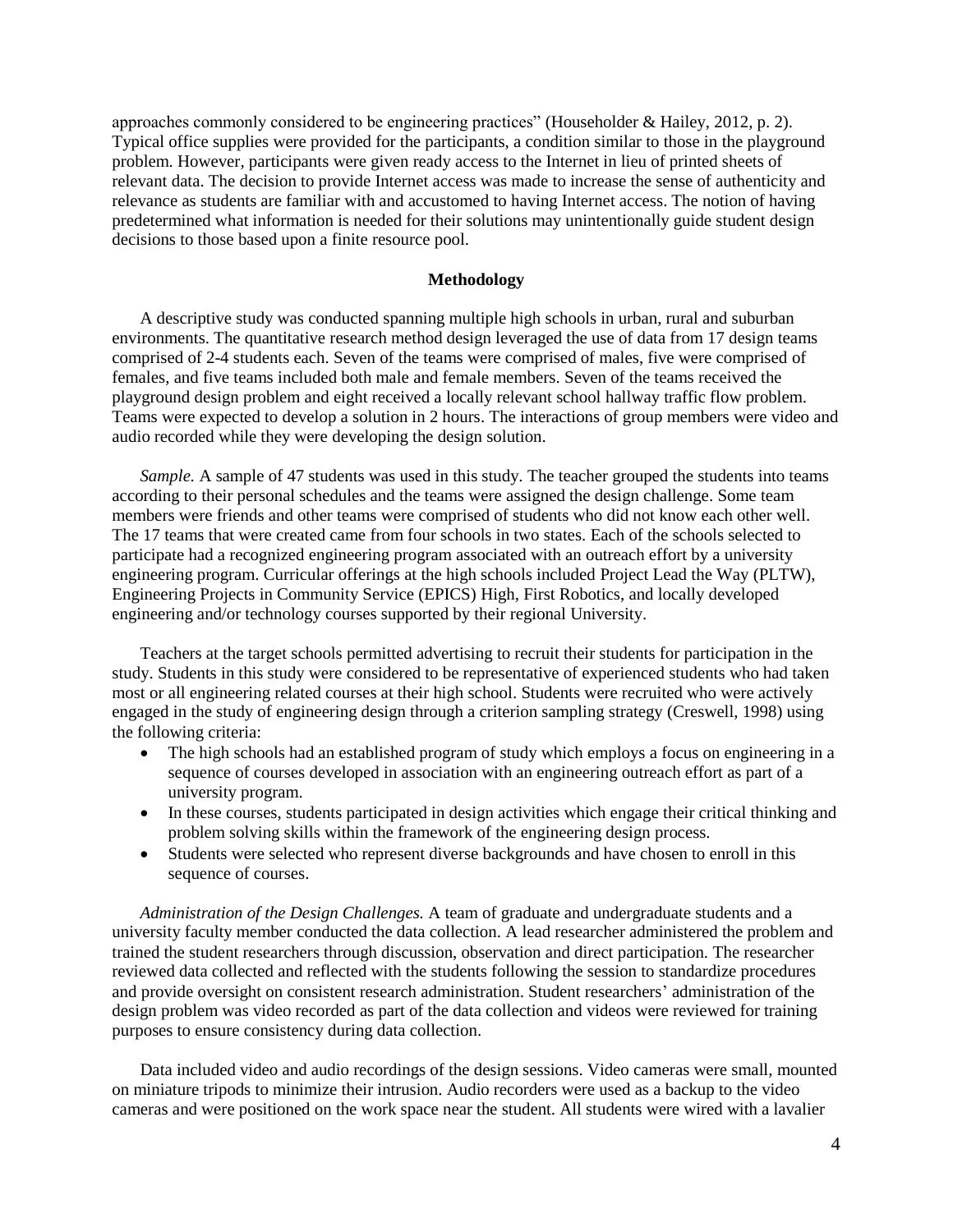microphone to ensure high quality audio feeds. Wires were run under the team workspace to prevent tangling, however, the wires limited student mobility. Students generated documents and other artifacts with traditional office supplies provided. Artifacts typically included sketches, notes, and formal drawings. Two-dimensional works were anticipated by the research team and scanned to digital image form. Data were archived in digital format on hard drives. Drives were shared with the research team for analysis purposes.

*Data Analysis*. The playground problem coding scheme was congruent with the approach used in earlier studies [\(Atman, et al., 1999;](#page-16-2) [Bursic & Atman, 1997;](#page-16-16) [Mosborg, et al., 2005;](#page-16-5) [Mosborg, et al., 2006\)](#page-16-6). Time is a limited resource and the ways designers allocate their time among the areas of the design process has been a focus of previous work. Two measurements of time were made while the designers are at work: time allocated to elements of the design process; and total time engaged in design. The unit of analysis was the team. The coding team used NVIVO software to analyze each video. The coding scheme was similar to the approach used in prior studies [\(Atman, et al., 1999;](#page-16-2) [Mosborg, et al., 2005;](#page-16-5) [Mosborg, et](#page-16-6)  [al., 2006\)](#page-16-6). The data were coded into the nine categories presented by Mosborg et al. [\(2006, p. 15\)](#page-16-6): (1) Problem Definition, defining what the problem really is; (2) Gather Information, searching for and collecting information needed to solve the problem; (3) Generating Ideas, thinking up potential solutions (or parts of potential solution) to the problem; (4) Modeling, detailing how to build the solution (or parts of the solution) to the problem; (5) Feasibility Analysis, assessing and passing judgment on a possible or planned solution to the problem; (6) Evaluation, comparing and contrasting two (or more) solutions to the problem on a particular dimension (or set of dimensions) such as strength or cost; (7) Decision, selecting one idea or solution to the problem (or parts of the problem) from among those considered; (8) Communication, the participants' communicating elements of the design in writing, or with oral reports, to parties such as contractors and the community; and (9) Other, none of the above codes apply.

Data analysis began with segmenting the data sets. A team of three researchers were tasked with the responsibility of segmenting. A segment was defined as a pause bound utterance, as suggested by Atman et al. [\(1999\)](#page-16-2). Researchers were instructed to create a new segment in the video timeline for each instance when any student on the team began a new thought, which was typically indicated by beginning to speak after a pause. In previous literature, this segmenting procedure was applied to individuals. For the current study of teams, researchers created these segments each time any member of the team made a transition. The resulting segmented data represented the composite of all team member segments. At some points in the videos, all team members were functioning as one cohesive unit and segmenting was simple and a single layer. In other times, a team of four students might naturally divide into two teams of two and the segments represent start/stop times for each sub-team. By segmenting in this fashion, a divergence in design activities could be coded with two separate codes with two different, but overlapping episodes.

Quantitative measures of inter rater reliability on segmenting were not made. The research leadership determined the segmenting would be of reasonable quality if the inter-rater reliability measures for coding were high. If segmenting were done successfully, coding could potentially result in high inter rater reliability. Coding served as a proxy for quality control of the segmenting process. As a preliminary quality control mechanism, the lead researcher reviewed segmented work and provided feedback and guidance as the research assistants progressed.

Two undergraduate students coded the data. Three phases were conducted. The first was to establish calibration of the research assistant's coding work. The second phase served to document the calibration using Kappa values as a measure of inter-rater reliability. The team of two research assistants coded 25% of each video and compared. The Kappa values averaged 0.71; details are presented in Table 1 along with the number of references used to generate the values. In the third phase, all videos were fully coded, approximately one-half by one research assistant and one-half by the other.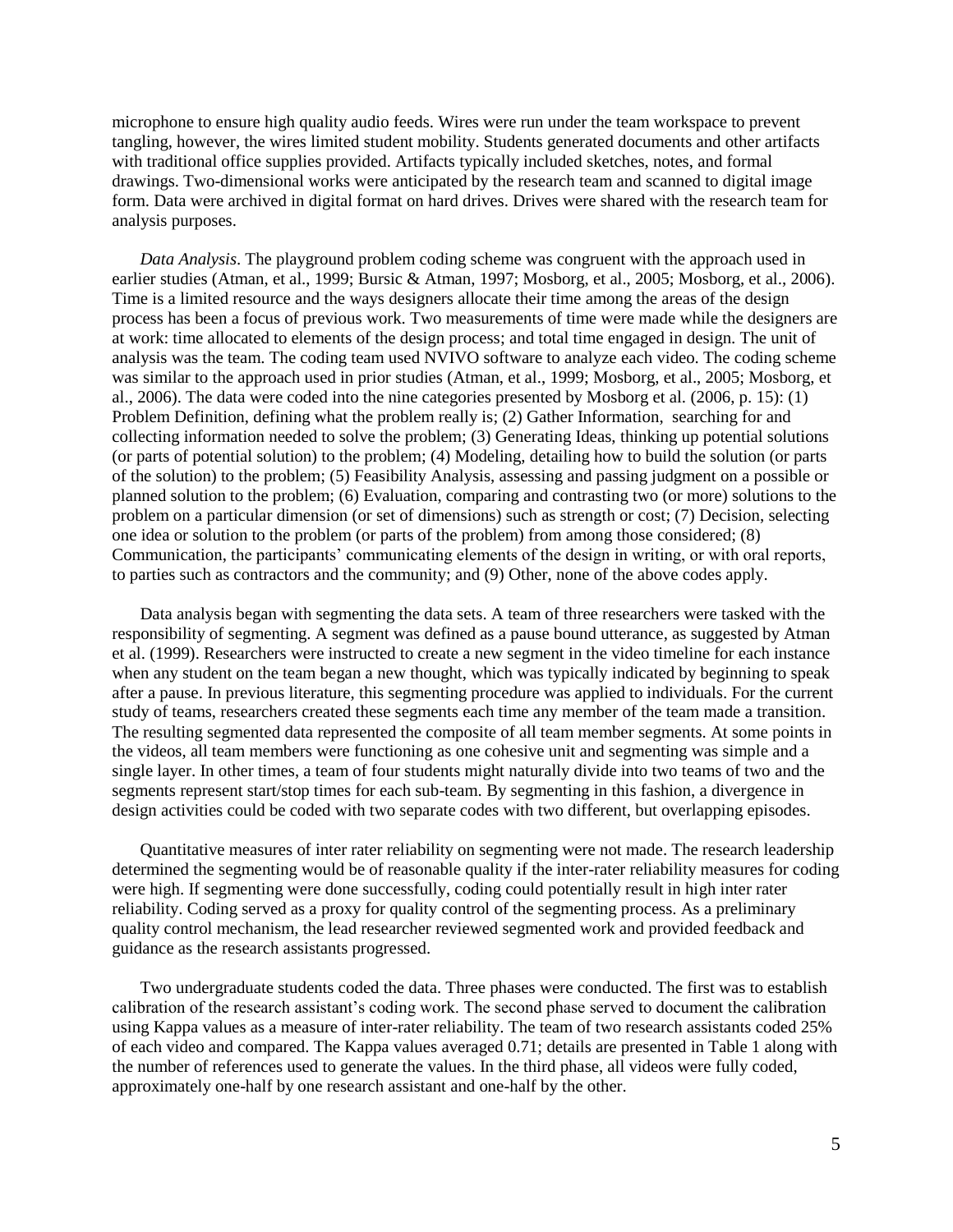In the calibration phase, research assistants were provided with a conceptual overview of the coding process, structure, technique and rationale. They were presented with examples from previous work and practiced coding these data. Research assistants then coded a portion of a video and compared with each other. They would meet with a senior research team member and discuss the individual interpretations and differences seeking clarification on coding. A "Dynamic" Code Book was adopted and maintained. This was a document with very specific examples of the different codes developed by creating a description of the code and compilation examples in context. This included adding detail and clarifying the meaning of our segmenting and coding procedures and providing examples as coders did their work. The document was updated regularly and shared via network real time. As understanding and interpretation was negotiated by the coders and research team leaders, the codebook documents the increasingly specific definitions.

While the coding scheme was consistent with previous literature, the technique was slightly different. Previous work used transcription, segmenting and coding as three separate activities in the analysis process [\(Atman, et al., 1999\)](#page-16-2). Inter-rater reliability was calculated on the coding to ensure reliability of the multiple coding analysts. Our project bypassed transcription by using NVIVO software which presented coding analysts with synchronized video and audio feed. Codes were associated with the timeline on the video/audio tracks and inter-rater reliability was computed using the Cohen's Kappa statistic.

The calibration process was iterative. Each coding session was followed by a debriefing session and the cycle started over. Kappa values began relatively low and increased gradually as the research assistants became more closely aligned in their designations. When average Kappa values for each code approached 0.70, the research team transitioned into the next phase, documentation. Some effort was focused on calibration, but most effort was allocated toward coding a random 25% of each video and documenting the comparison.

| <b>Cohen's Kappa For Each Design Activity</b> |               |            |  |  |  |
|-----------------------------------------------|---------------|------------|--|--|--|
| Design Activity                               | Cohen's Kappa | References |  |  |  |
| <b>Problem Definition</b>                     | 0.76          | 152        |  |  |  |
| Gathering Information                         | 0.72          | 630        |  |  |  |
| <b>Generating Ideas</b>                       | 0.66          | 65         |  |  |  |
| Modeling                                      | 0.68          | 1412       |  |  |  |
| Feasibility                                   | 0.46          | 294        |  |  |  |
| Evaluation                                    | 0.75          | 26         |  |  |  |
| Decision                                      | 0.80          | 15         |  |  |  |
| Communication                                 | 0.88          | 732        |  |  |  |
| <b>Average Inter-Rater Reliability</b>        | 0.71          |            |  |  |  |

**Table 1**

In the final phase of coding, the 17 videos were divided among the two research assistants. Earlier work resulted in 25% of each video being coded already; the remaining 75% was coded. The entire video was reviewed and changes were made as needed to the coding structure in context of the newly coded 75%.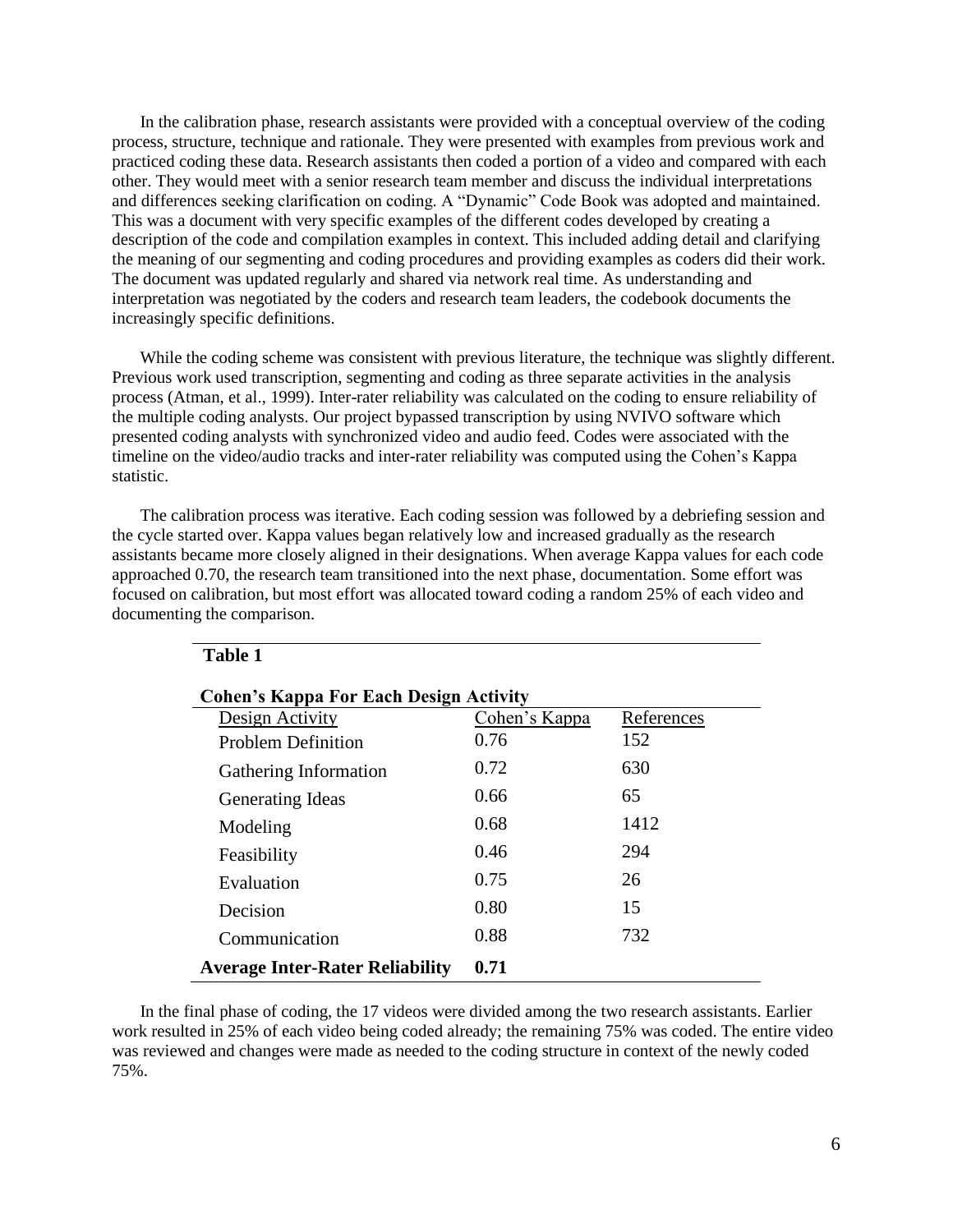#### **Results**

Team time allocation was measured as a proxy of effort in the design process. Student teams were considered the units of analysis and the video provided data on team performance. The video data were coded by time allocated to: Problem Definition, Gathering Information, Generating Ideas, Modeling, Feasibility, Evaluation, Decision Making and Communication efforts. Activities that the team engaged in were coded. At times in the process, team members were all simultaneously engaged in one activity, but at other times, individual students would engage in different activities. When team members provided reasonable evidence that they were doing two different activities, two or more codes were applied. The total coded data exceeded 100% in all teams because, at times, the team was receiving credit for two or more codes simultaneously. Teams averaged 102 minutes in the design process as compared to individuals from previous work who finished, on average, at 92 minutes [\(Becker, Mentzer, & Park, 2012\)](#page-16-17). Table 2 shows the average time invested by the teams in each design activity in this study and the average time invested by individuals in the previous study.

### **Table 2**

# **Mean and Standard Deviation Summary Statistics for High School Student Teams and Individuals**

| <b>Design Process Measures</b>            | Individual<br>$(n=59)$ |                    | Teams<br>$(n=17)$ |                    |  |
|-------------------------------------------|------------------------|--------------------|-------------------|--------------------|--|
|                                           | Minutes (SD)           | Percent<br>of time | Minutes (SD)      | Percent<br>of time |  |
| <b>Total Time</b>                         | 91.7 (47.4)            |                    | 101.7(18.43)      |                    |  |
| Problem Scoping stage                     | 15.5                   | 18.0               | 27.2              | 26.3               |  |
| <b>Problem Definition</b>                 | 5.6(3.1)               | 7.7                | 6.8(5.49)         | 6.7                |  |
| Gathering Information                     | 9.9(13.3)              | 10.3               | 20.4 (12.19)      | 19.7               |  |
| Developing Alternative<br>Solutions stage | 63.2                   | 70.5               | 55.6              | 55.1               |  |
| <b>Generating Ideas</b>                   | 2.9(6.6)               | 3.9                | 2.8(1.62)         | 2.9                |  |
| Modeling                                  | 54.4 (35.4)            | 60.2               | 44.2 (13.29)      | 43.4               |  |
| <b>Feasibility Analysis</b>               | 4.4(4.1)               | 5.4                | 8.0(4.41)         | 8.3                |  |
| Evaluation                                | 1.1(3.5)               | 1.0                | 0.5(0.78)         | 0.5                |  |
| <b>Project Realization stage</b>          | 8.2                    | 7.6                | 24.2              | 23.6               |  |
| Decision                                  | 0.4(0.7)               | 0.4                | 0.2(0.32)         | 0.2                |  |
| Communication                             | 7.8(13.0)              | 7.2                | 24.0 (12.87)      | 23.4               |  |
| Other                                     | 3.1                    | 3.8                | 9.1               | 9.0                |  |

With this study's small sample size  $(n=17)$  statistical analysis was not conducted. However, trends emergent in the time allocation between individuals and teams may provide a foundation for future study. Teams spent nearly twice the percentage of time engaged in gathering information. Information gathering was coded when students were actively requesting, reading, and reviewing information related to the problem or solution. Information requests could be made of the administrator. Teams working on the hallway traffic design challenge were provided with a laptop and Internet access. Student use of the Internet was generally coded as information gathering and represents a difference from the data collection protocol used with individuals and playground design teams as they did not have access to the computer.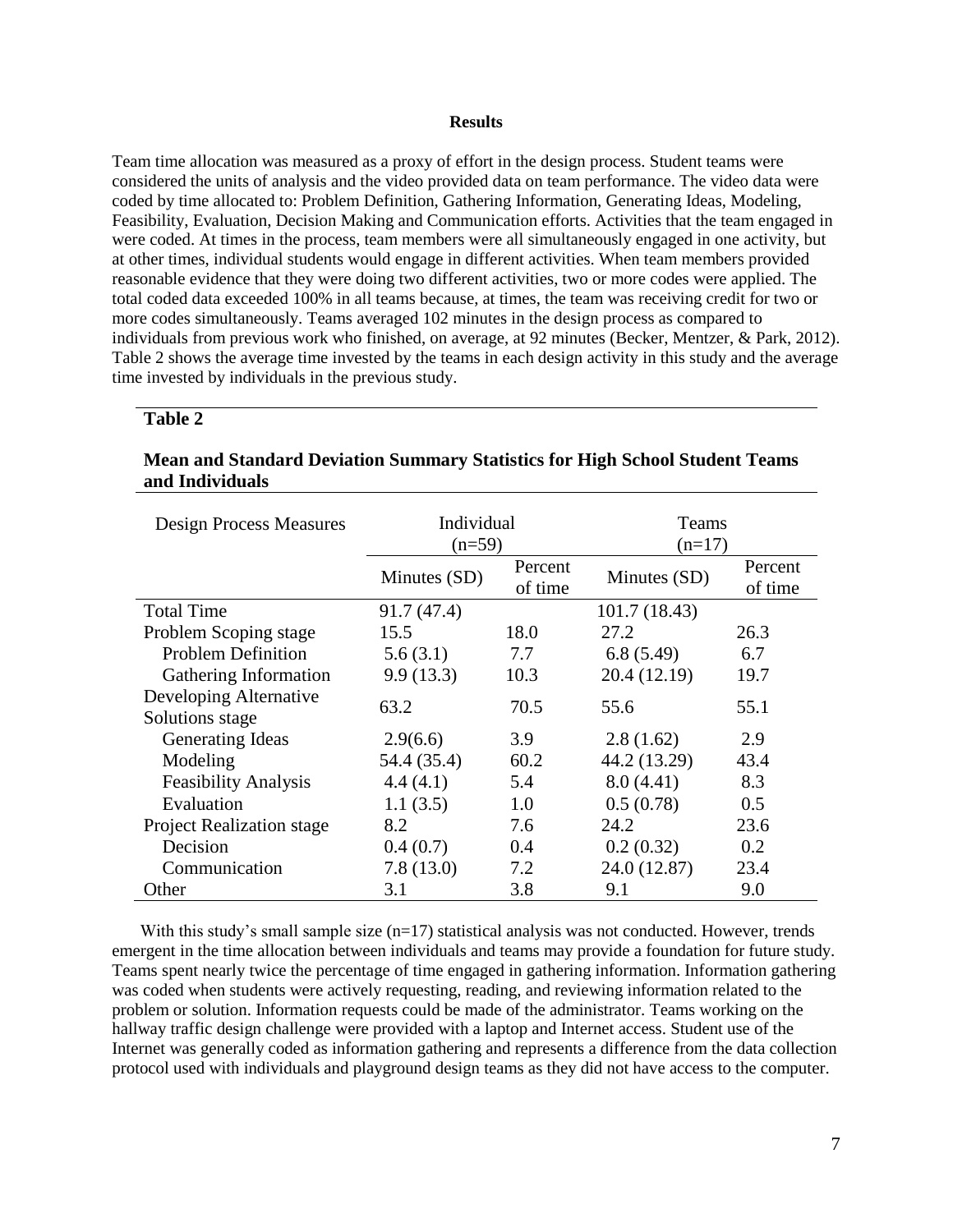Modeling and communication time allocations show differences between teams and individuals. The teams tended to spend less time modeling and more time communicating. Modeling was defined as detailing how to build something, including calculations, estimations, determining locations, and description of how something will be assembled or fabricated. Communicating was defined as the efforts involved in telling someone how to build the playground. Communication efforts focused on sharing the team's plan with others and could be directed toward a contractor or a board of directors considering the team's proposal.

Differentiating between modeling and communication in the abstract was simple for the undergraduate research assistants as the difference centered on purpose. If the purpose of the sketching, for example, was to understand and improve appearance, functionality or fabrication techniques and the team used this information to think through challenges and determine specifications, it was coded as modeling. If, on the other hand, team effort was directed at documenting their plans for fabrication for the purpose of telling someone how to build from the plans, it was coded as communicating. Student teams often started modeling and the work evolved into communication. This evolution made precise determination difficult. In cases where the transition was gradual and vague, the coders generally defaulted to modeling until there was evidence that the purpose was an attempt to communicate team intentions/plans. In some cases, teams were very deliberate about this transition. In other cases, the transitions occurred gradually but were clarified later. For example, what might have appeared to be modeling was later determined to be communication and codes were changed appropriately as the coding process progressed through the team's work.

An underlying assumption in generalizing previous work [\(Becker, et al., 2012\)](#page-16-17) to a larger population of high school students is that time allocated to elements of the design process is representative of student understanding of process and not overly dependent on the nature of the problem. In this study, two different problems were used. Table 2 (above) represents both problems in the team environment and compares to individuals who were engaged in just one of those problems. Table 3 compares teams who engaged in the playground problem  $(n=8)$  and the pedestrian flow problem  $(n=9)$ . These small sample sizes preclude the use of meaningful statistical analysis, but do provide a hint into a potential discovery which could serve as a foundation for future work. Teams for each design problem included single gender and mixed gender compositions. The playground problem was administered to one female team, five male teams and two mixed gender teams. The pedestrian flow problem administrations included three female teams, three male teams and three mixed gender teams.

Time spent on problem definition differed between the pedestrian flow and playground problems. Teams spent more than twice the amount of time reading, considering, reflecting on and considering the problem for the playground compared to the pedestrian flow challenge. The playground problem presentation was longer and more specific. Constraints and criteria were specified as compared to the pedestrian flow in which constraints and criteria were not specified. The research team had anticipated that the lack of definition would permit students to develop their own constraints and criteria relative to their local problem, but time in the problem definition phase was actually less when constraints and criteria were not provided.

The following is an excerpt from the playground design problem as adopted from Atman [\(1999;](#page-16-2) [2008\)](#page-16-3):

You estimate that most of the children who will use the playground will range from 1 to 10 years of age. Twelve children should be kept busy at any one time. There should be at least three different types of activities for the children. Any equipment you design must

- be safe for the children
- remain outside all year long
- not cost too much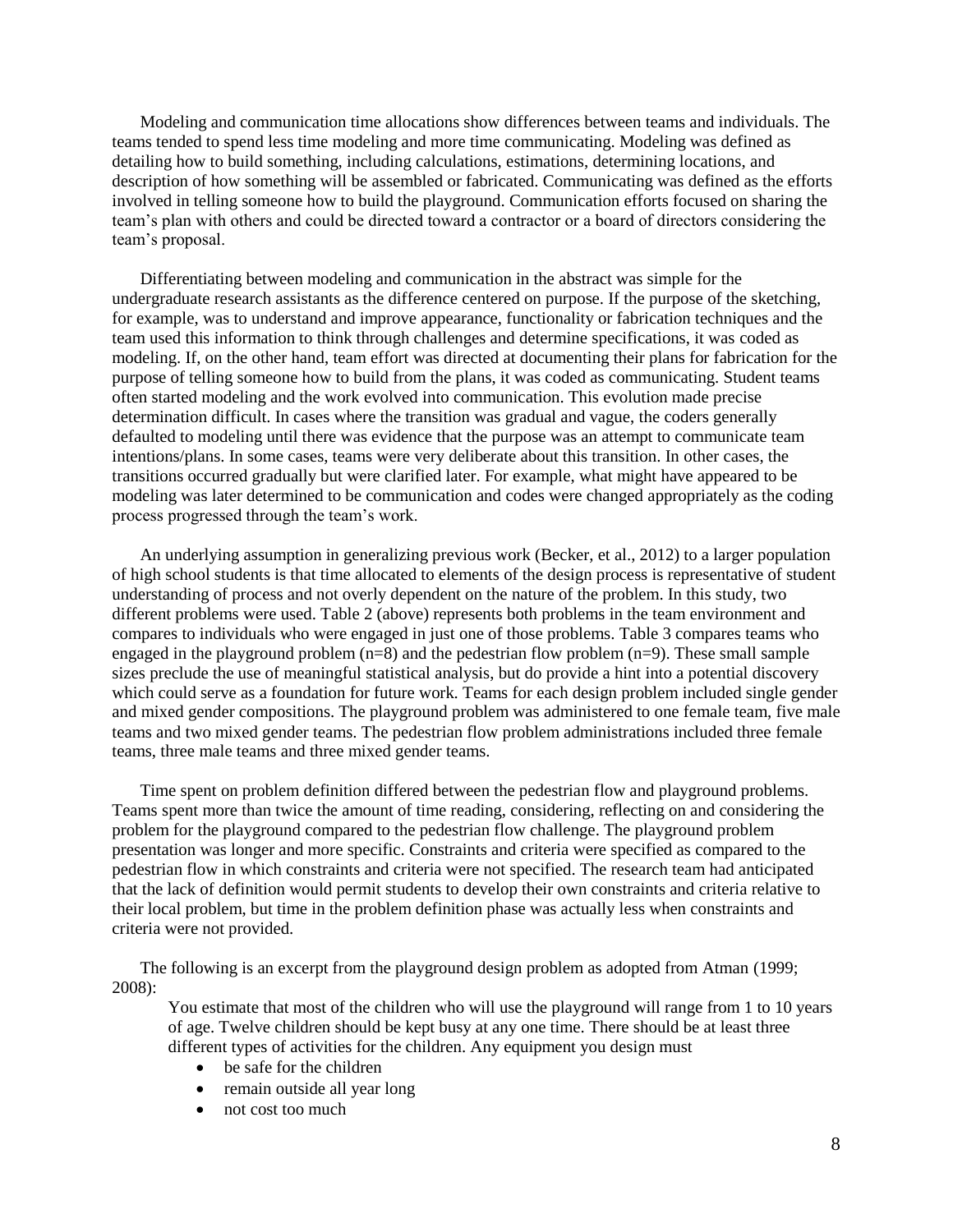• comply with the Americans with Disabilities Act

The neighborhood does not have the time or money to buy ready-made pieces of equipment. Your design should use materials that are available at any hardware or lumber store. The playground must be ready for use in 2 months.

# **Table 3**

| <b>Mean and Standard Deviation Summary Statistics for High School Student Teams</b> |  |
|-------------------------------------------------------------------------------------|--|
| in the Playground Problem and Pedestrian Flow Problem                               |  |

| <b>Design Process Measures</b>            | <b>Playground Teams</b><br>$(n=8)$ |                    | <b>Pedestrian Flow Teams</b><br>$(n=9)$ |                    |  |
|-------------------------------------------|------------------------------------|--------------------|-----------------------------------------|--------------------|--|
|                                           | Minutes (SD)                       | Percent<br>of time | Minutes (SD)                            | Percent<br>of time |  |
| <b>Total Time</b>                         | 108(10.9)                          |                    | 95.8(21.5)                              |                    |  |
| Problem Scoping stage                     | 25.3                               | 23.0               | 28.9                                    | 29.4               |  |
| <b>Problem Definition</b>                 | 9.9(3.7)                           | 9.2                | 4.1(5.4)                                | 4.4                |  |
| Gathering Information                     | 15.4(9.0)                          | 13.7               | 24.8 (12.9)                             | 25.0               |  |
| Developing Alternative<br>Solutions stage | 62.4                               | 57.8               | 49.5                                    | 52.6               |  |
| Generating Ideas                          | 2.7(1.9)                           | 2.5                | 2.9(1.4)                                | 3.2                |  |
| Modeling                                  | 53.2(10.0)                         | 49.4               | 36.1(10.3)                              | 38.1               |  |
| <b>Feasibility Analysis</b>               | 5.4(1.7)                           | 4.9                | 10.4(4.7)                               | 11.3               |  |
| Evaluation                                | 1.1(0.8)                           | 1.0                | <0.1 (< 0.1)                            | < 0.1              |  |
| <b>Project Realization stage</b>          | 29.6                               | 27.9               | 19.4                                    | 19.8               |  |
| Decision                                  | 0.5(0.3)                           | 0.5                | $<0.1$ ( $< 0.1$ )                      | < 0.1              |  |
| Communication                             | 29.2(11.4)                         | 27.4               | 19.4 (12.4)                             | 19.8               |  |
| Other                                     | 9.7                                | 9.1                | 8.5                                     | 9.2                |  |

In this excerpt, constraints included the target audience of users, the number of children using the playground simultaneously, the number of different types of pieces of the playground that will remain outside, and a timeline. Criteria included safety, costs, compliance with the Americans with Disabilities Act (ADA) and the use of commonly available materials.

The playground problem brief differs from the pedestrian crossing in that the pedestrian flow problem provides no guidance on constraints and criteria which allows students to identify and specify their design parameters, potentially expressing why their unique solution is optimal. An example pedestrian flow problem looked like this, though details varied across schools to situated the problem in the local context:

You are a team of engineers contacted by [your school name here] School District. Often hallways are congested at passing time between classes. Hallway one, which is between the new and old portions of the school, is difficult to navigate. [your school name here] School District would like your team to develop and propose a solution.

Information gathering efforts were noticeably different across the two problems. Teams working on the pedestrian flow problem spent about twice the percentage of time searching for and digesting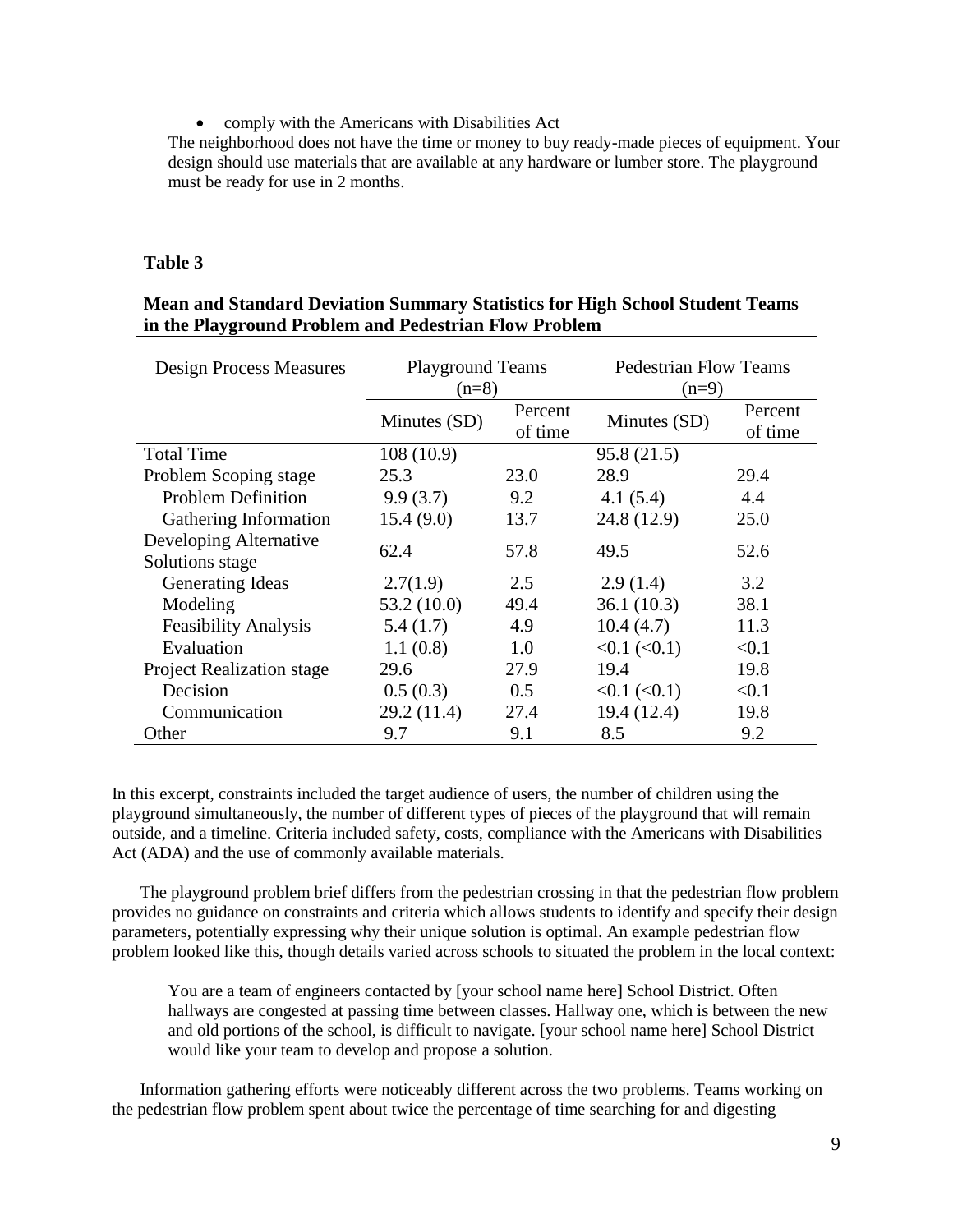information relative to the problem than did the teams working on the less familiar playground problem. Examples of information gathered in the playground problem focused on identifying typical components on playgrounds such as swings, slides, monkey bars and material characteristics such as strength, durability and cost. Information across both problems included benchmarking, but on different conceptual levels. Searching for playground components was a concrete task resulting in a list of typical play things while the hallway problem yielded much more complex transfer from other schools or public places where traffic congestion was a problem. Students looked at airports as examples of moving people in short periods of time as a potential method of benchmarking and gathered these examples to spawn ideas in their scenario. The transfer from an airport or mall hallway to a school hallway was challenging for students perhaps because of the population of users were different (i.e. adults in airports vs. students; adults may be motivated to run to their next flight vs. students who may not be interested in getting to the next class).

Students in the hallway problem appeared to spend more time searching, perhaps motivated by their personal interest. In each administration of the problem, students were obviously bothered by the problem and were quick to engage as compared to the playground problem where students engaged at our request but seemed less intrinsically motivated. The hallway challenge included Internet access, which could have related to the additional search time. Our informal observations seemed to indicate that students not only accessed the computer, they also gathered information from memories of direct observations. They recalled their experiences in airports and malls with pedestrian congestion. They recalled traffic flow rates and locker placements in the school and considered the impacts of this information on their design process.

Teams on the pedestrian flow problem spent more than twice the percentage of time considering feasibility of their solutions as compared to the teams on the playground problem. Feasibility was defined as considering the practicality or viability of a solution or element of the solution. This was differentiated from evaluation in that evaluation includes comparing two or more options while feasibility is passing judgment on one potential idea. In the playground problem, feasibility typically centered around cost in addressing the question: "Would an item/component cost too much?" Also, playground design teams considered the extent to which they met the constraints. This differed in the hallway problem because students were not provided with constraints or criteria nor did teams spend time to specify either constraints or criteria for the solution of the problem. Feasibility, however, consumed a much greater percentage of time as students attempted to determine if their solutions would work. Students implicitly must have identified some constraints and criteria as they talked about feasibility, but not directly. Typical examples included students discussing the financial cost of a solution or the impact that the proposed solution might have on the problem without explicitly identifying a budget or rationale that costs should be limited or minimal. Some solutions were structural while others were behavioral and students considered their potential solutions and students' behavioral responses. This led to discussions of teachers' roles, administrators' media campaigns for pedestrian traffic patterns and the feasibility consideration: "would it work?"

Feasibility seemed more relevant for students to consider in the hallway challenge as compared to the playground problem. Students were familiar with the hallway issues and the solutions had direct impact on their lives. They seemed to have capacity for understanding the complexities of hallway traffic more than complexities in the playground problem. Student design teams seldom considered the issues of safety in the playground, overlooking such facts as the difficulties that 2 year olds have in negotiating ladders. If the students had been parents of children for whom the playground was being designed, they might have considered safety and functionality with greater understanding, but as 17 and 18 year olds, they seemed to lack a sense of understanding about the functionality and dangers surrounding playground equipment design.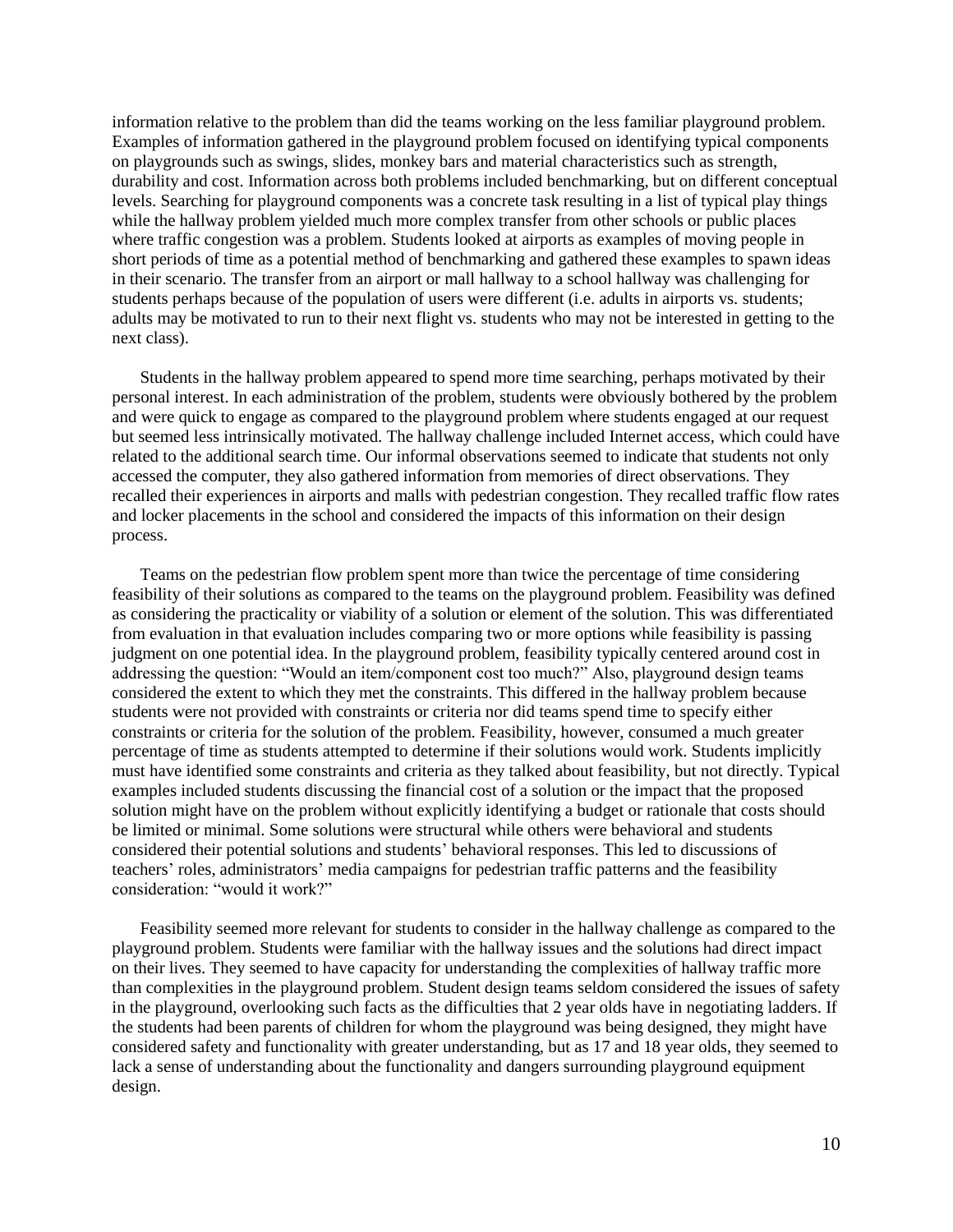In both problems, evaluation and decision making activities were rarely observed. Student teams spent very little time comparing alternatives on a criterion, which was our working definition of evaluation. Students also spent very little time choosing among the alternatives. Decision making was defined in this study as a deliberate choice between two or more alternatives. Evaluation was defined as the comparison of two or more alternates using criteria. A typical decision and evaluation activity in the playground problem included material selection. Student teams would ponder using wood or metal as a construction material, discuss costs, strength and durability, then make a selection. In the hallway problem, very few evaluations or decisions were observed. This lack of evaluation and decision making may be directly related to the fact that students developed few alternative solutions during the brainstorming phase. While they did brainstorm and develop ideas, selection decisions tended to be related to the feasibility of individual components of the solution rather than a comparison of alternative solutions. Students would frequently say, "Let's put in a slide, it's cheap" with no externalized comparison of the alternatives.

Teams were comprised of one gender or mixed genders. Four female teams, seven male teams and five mixed gender teams displayed differences in design processes. The gender of individuals assigned to the teams was difficult for the research team to control and, as a result, did not split equally across design problems. Three of the four female teams were concerned with the pedestrian flow problem while only one female team was concerned with the playground problem. Five of the seven male teams received the playground problem while two male teams received the pedestrian flow problem. Two of the five mixed gender teams engaged in the playground problem while three attempted the pedestrian flow problem.

Results of team effort disaggregated by gender are presented in Table 4. Total design time varied across groups, with female teams finishing their work nearly 22 minutes before their male counterparts. Mixed groups of males and females averaged about eight minutes less than male teams. While female teams spent less time engaged in design, they spent more time on problem definition (8.4 minutes) than did the male teams (7.0 minutes) and mixed gender groups (5.2 minutes). This finding is particularly noteworthy, as most of the female teams were engaged in the pedestrian flow problem which, according to table 2, typically received relatively little attention to problem definition (4.1 minutes).

## **Table 4**

| Design Process<br>Measures                | Female Only<br>$(n=4)$ |                        | Male Only<br>$(n=7)$   | Mixed Gender<br>$(n=5)$ |                        |                        |
|-------------------------------------------|------------------------|------------------------|------------------------|-------------------------|------------------------|------------------------|
|                                           | <b>Minutes</b><br>(SD) | Percen<br>t of<br>time | <b>Minutes</b><br>(SD) | Percen<br>t of<br>time  | <b>Minutes</b><br>(SD) | Percen<br>t of<br>time |
| <b>Total Time</b>                         | 87.1<br>(13.3)         |                        | 108.8(7.9)             |                         | 101.9(25.8)            |                        |
| Problem Scoping stage                     | 26.6                   | 29.9                   | 27.1                   | 24.6                    | 27.9                   | 26.3                   |
| <b>Problem Definition</b>                 | 8.4(6.4)               | 9.0                    | 7.0(5.4)               | 6.4                     | 5.2(4.2)               | 5.3                    |
| Gathering<br>Information                  | 18.2<br>(14.9)         | 20.9                   | 20.0(9.7)              | 18.2                    | 22.7(12.9)             | 21.1                   |
| Developing Alternative<br>Solutions stage | 44.5                   | 50.8                   | 58.4                   | 54.0                    | 59.9                   | 60.2                   |
| <b>Generating Ideas</b>                   | 2.4(0.6)               | 2.7                    | 2.9(1.7)               | 2.6                     | 3.1(2.0)               | 3.4                    |

# **Mean and Standard Deviation Summary Statistics for High School Student Teams by Gender Composition**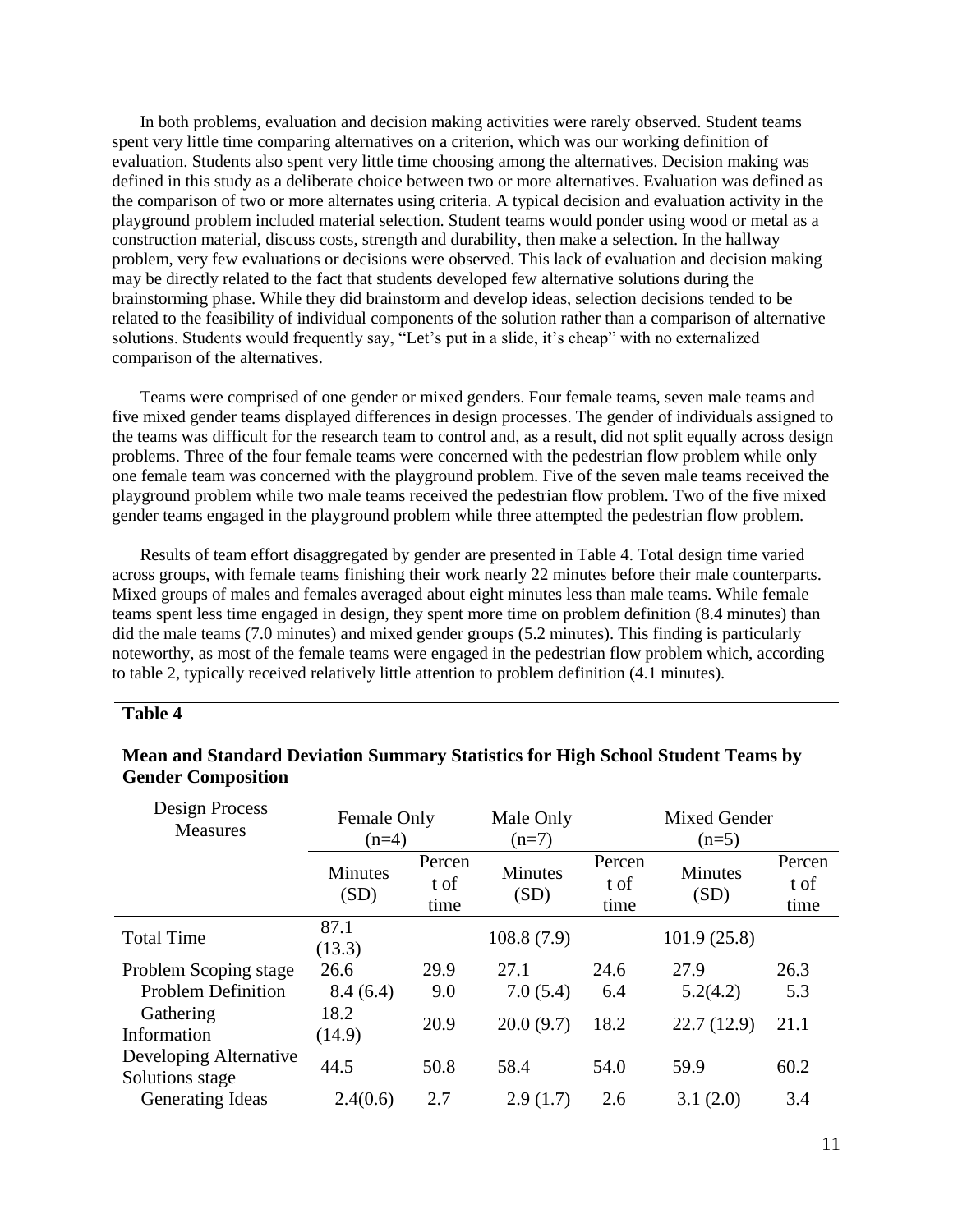| Modeling                            | 35.6<br>(13.8) | 40.6 | 47.2 (11.4) | 43.7 | 46.2(12.8) | 45.3 |
|-------------------------------------|----------------|------|-------------|------|------------|------|
| <b>Feasibility Analysis</b>         | 6.3(1.8)       | 7.4  | 7.8(4.4)    | 7.2  | 9.8(5.2)   | 10.7 |
| Evaluation                          | 0.2(0.3)       | 0.2  | 0.6(0.8)    | 0.5  | 0.8(0.9)   | 0.8  |
| <b>Project Realization</b><br>stage | 16.5           | 19.6 | 29.6        | 27.3 | 21.9       | 20.9 |
| Decision                            | 0.2(0.3)       | 0.2  | 0.2(0.3)    | 0.2  | 0.3(0.4)   | 0.3  |
| Communication                       | 16.3(3.8)      | 19.4 | 29.4 (12.7) | 27.1 | 21.5(14.0) | 20.6 |
| Other                               | 9.8            | 11.3 | 10.2        | 9.4  | 6.7        | 7.0  |

Modeling and communication efforts account for most of the differences in overall design time. Females spent about 25% less time modeling than did males and mixed gender groups. The average female modeling time was 36 minutes while males and mixed groups spent 47 and 46 minutes respectively. Male student teams spent nearly twice as much time communicating (29 minutes) as did female student teams (16 minutes).

#### **Discussion and Implications**

Inter-rater reliability in modeling and feasibility were low despite extensive calibration efforts by the research team. Some of the lack of agreement could be related to researcher calibration, but the research team suspects that the lack of agreement is also related to lack of clarity by the student teams about the nature of these activities. The students were vague about how modeling was related to other aspects of the design process, particularly communication. What initially appeared to be graphical sketching as a method of developing ideas and laying out a potential solution for discussion evolved into a document for the final proposed solution. The boundaries between thinking on paper and communicating with external stakeholders blurred and presented the research team with difficulty identifying student intentions. At the end of the design challenge, students frequently presented rough sketches and messy notes, resulting in poor technical communication. If this situation is to be improved, it is important to make clear how to communicate technical information in a persuasive way to external stakeholders. Preparatory experiences might be focused on presentation skills where teams present their work to other classes or an invited audience of people who are not familiar with the daily student design experiences. This external audience would challenge teams to provide details and rationale for decisions made in context which was generally absent from participant work in this research.

Other research efforts using student observations might increase their inter-rater reliability measures with teams by identifying what papers students are using when they are writing or sketching. In previous work with individuals, reviewing the digitized artifacts and video observation data typically provided ample evidence to determine what students were writing. However, with teams of students and multiple artifacts, researchers were less able to identify which paper was being used during a particular phase of the design process. Cameras positioned from an angle overhead might allow association between papers and content of the writing. However, in this research effort, a wide angle video of four students all with papers made identifying what was written and when difficult. In addition, the research team noticed that they were able to code feasibility, for example, consistently, but they had difficulty determining exact start and stop times. One research assistant might include a background statement as leading to feasibility while another might code a narrower band of feasibility leading to general agreement between researches, but low Kappa values.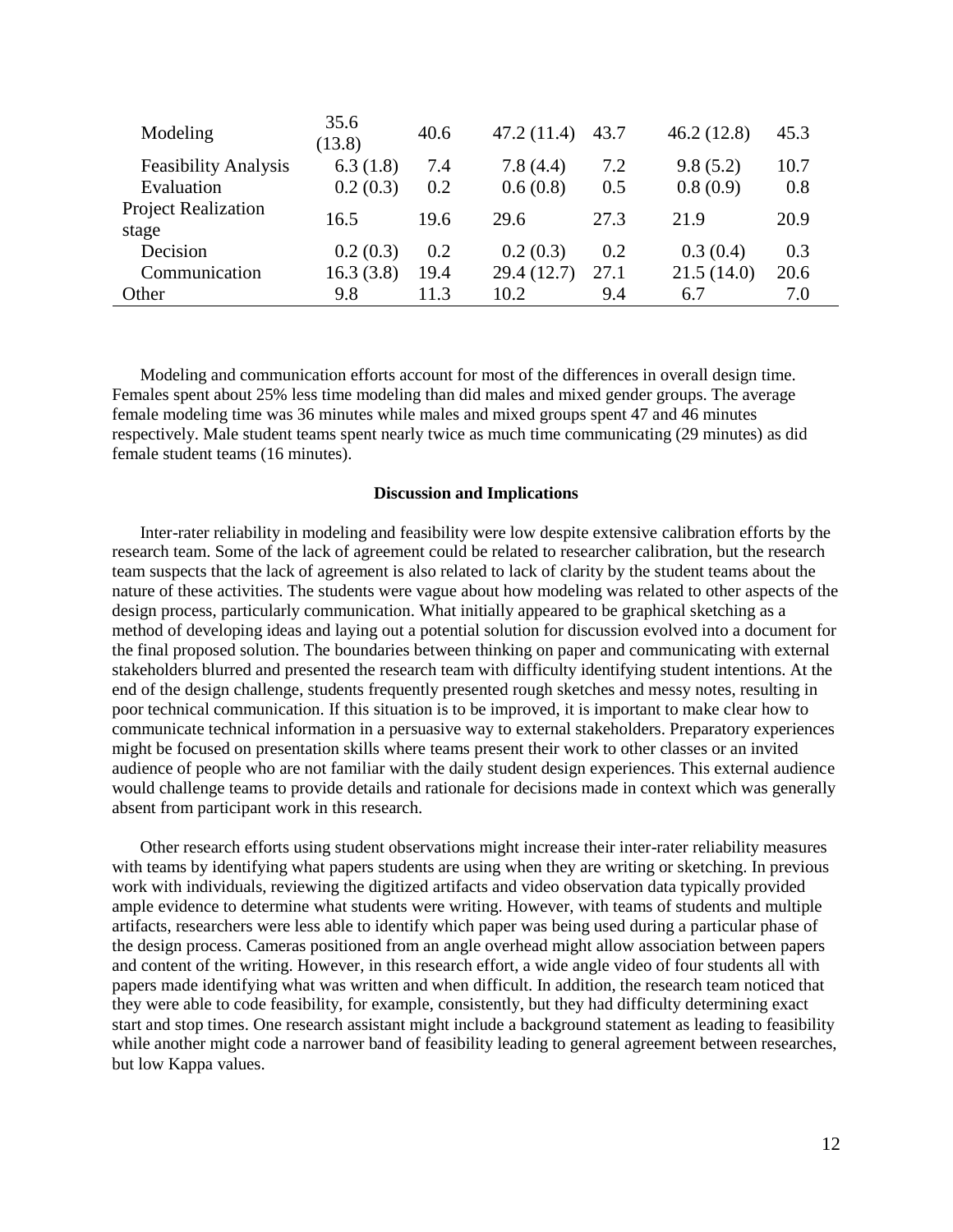Students engaged in dialog about the feasibility of their potential solutions or elements of solutions in the hallway problem more than in the playground problem, but problem definition was considered more in the playground problem. These two activities may be correlated such that a general lack of problem definition would lead to a tendency for students to be quick to question whether a potential solution would work. In the hallway problem, student teams seldom made explicit the constraints and criteria which made determining the feasibility of an idea more difficult and time consuming. The National Center for Engineering and Technology Education suggested, "As designs are considered for viability, optimization is essential. Students should make their value structures and goals for design success explicit early in the decision process. This sense of clarity provides opportunities to select and promote designs that make the most successful balance of trade-offs" (Householder & Hailey, 2012, p. 26). In the less structured hallway problem, students would consider an idea and then ask if it would work or be too expensive without having specified the definition of success or budget.

Teachers should encourage students to identify the constraints and criteria as well as how success should be measured early in the design process. Feasibility considerations were slightly higher for team based design problems than individual design problems. Further research might test for a causal relationship, which if present, would indicate that teamwork might facilitate experience and exposure to critical thinking about solutions in the feasibility phase of the design experience. The National Center for Engineering and Technology Education caucus of 2012 suggested that "In collective team efforts, students may hold each other accountable for meeting criteria" (Householder & Hailey, 2012, p. 18). The sense of accountability may have been manifested in feasibility as students questioned each other's ideas prompting consideration of flaws and opening the door for improvements. Stakeholder interests were included in student discussions of feasibility in the hallway problem much more frequently than the playground problem. In the hallway problem, they mentioned considerations such as how students would interact with their solution, how teachers would be involved and react to students in a redesigned hallway. They considered impacts of hallway reconstruction on the neighboring rooms and how the changes impact roles of librarians, cafeteria staff, and classroom teachers. Occasionally, parents and shopkeepers were mentioned in the playground problem as stakeholders, but with far less emphasis. This may be related to the sense of relevance provided by the hallway problem, because students cared in a very personal way about the success of their design and considered a larger system of stakeholders.

Teachers may want to be sensitive to the gender composition of their student teams in view of the fact that single gender teams spent more time defining the problem than did mixed gender teams. This might suggest that encouraging and prompting students to develop an understanding of the problem is more urgent with mixed teams than with single gender teams.

The general lack of evaluation and decision making may relate to a lack of alternatives for consideration. Students tended to think about new ideas until they had a few viable options and developed those into their final design. The lack of alternatives generally reduced the need to evaluate differences between them and reduced the number of decisions (choices between alternatives) to make. Teachers should encourage students to develop a significant list of alternative ideas before evaluation and decision making. Decisions regarding materials were made on the playground problem, but in both design problems, students did not develop many alternative designs. They considered the advantages of different materials but seldom considered holistically different solutions.

#### **Future Research**

Findings from this study suggest potential trends and correlations between individual design activities and group design work as well as suggesting differences between teamwork on two different kinds of problems. This study had a sample size of 17 teams in total. Eight teams were challenged with the playgroup problem and nine teams engaged in the hallway problem. With only eight or nine teams in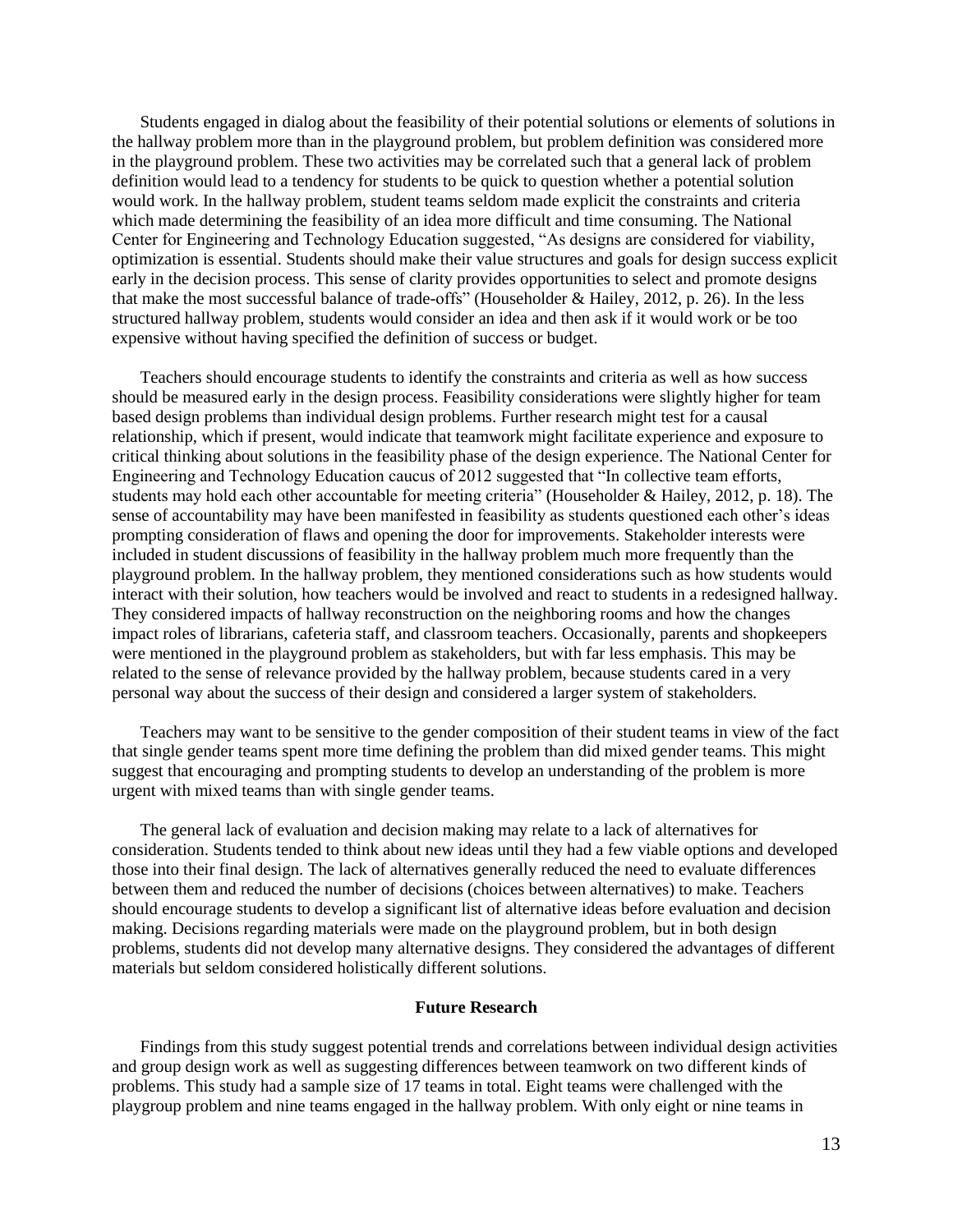comparison, statistical analysis was not conducted. This work is potentially foundational to larger studies as it may allude to trends and correlations that could be tested in experimental or quasi-experimental research conditions on a larger scale.

From a methodological perspective, the inverse relationship between time spent in problem definition and time spent in feasibility might provide insight into student problem definition. Though problem definition in the hallway design task was seldom coded, future researchers could use feasibility as a method of extracting student definitions of the problem. Feasibility considerations have inherent value statements that could provide a proxy for problem definition. Therefore, by analyzing student conversation about the feasibility of an idea, a future research team may be able to identify the implicit constraints and criteria that students do not mention explicitly. For example, if a student judges a potential solution to be too expensive, we can infer that cost is a criterion even though it was not mentioned as one. Students mentioned concerns such as slide or platform height or soccer field location in the playground problem, which relate to the constraint presented that the playground must be "safe". In this example, the students silently operationalized safety by considering a minimum distance from a nearby road to the soccer field. In addition, students' brainstorming activities may provide insight to the problem definition in that they tend to think of potential solutions and the commonalities across those solutions may be hints into their problem definitions. As an example, students who list different ways of controlling student hallway traffic such as traffic lights, teachers, or mirrors, may suggest implicitly that widening the hallway is not practical or that they feel constrained by the lack of resources to make major structural changes in the school architecture.

Further research might investigate qualitative differences in the ways and methods in which all female teams engaged in problem definition as compared to males and mixed groups. Female groups spent more time and a much higher percentage of time on problem definition than their peer groups.

Additional investigation might clarify differences between genders in terms of modeling and communication activities. Female groups spent dramatically less time modeling and communicating which accounted for most of the differences in overall design problem time. Are females modeling and communicating less or differently than their male and mixed gender teams? Would this effect be reduced if more explicit modeling and communication expectations were provided to the teams?

#### **Summary**

In this study, seventeen teams, each comprised of 2-4 high school students, were asked to complete a team based engineering design challenge. Observational protocol analysis was conducted based on a foundation of previous work, including the adoption of previous coding schemes. Differences between groups and individuals were compared. Teams of students were split in two groups; one set of teams received a playground design problem while the other received a hallway design problem. Teams worked up to two hours after school on the design problems and provided the recommendations resulting from their work at the conclusion of the session.

This material is based upon work supported by the National Science Foundation under Grant No. 0426421. Any opinions, findings, and conclusions of recommendations expressed in this material are those of the authors and do not necessarily reflect the views of the National Science Foundation.